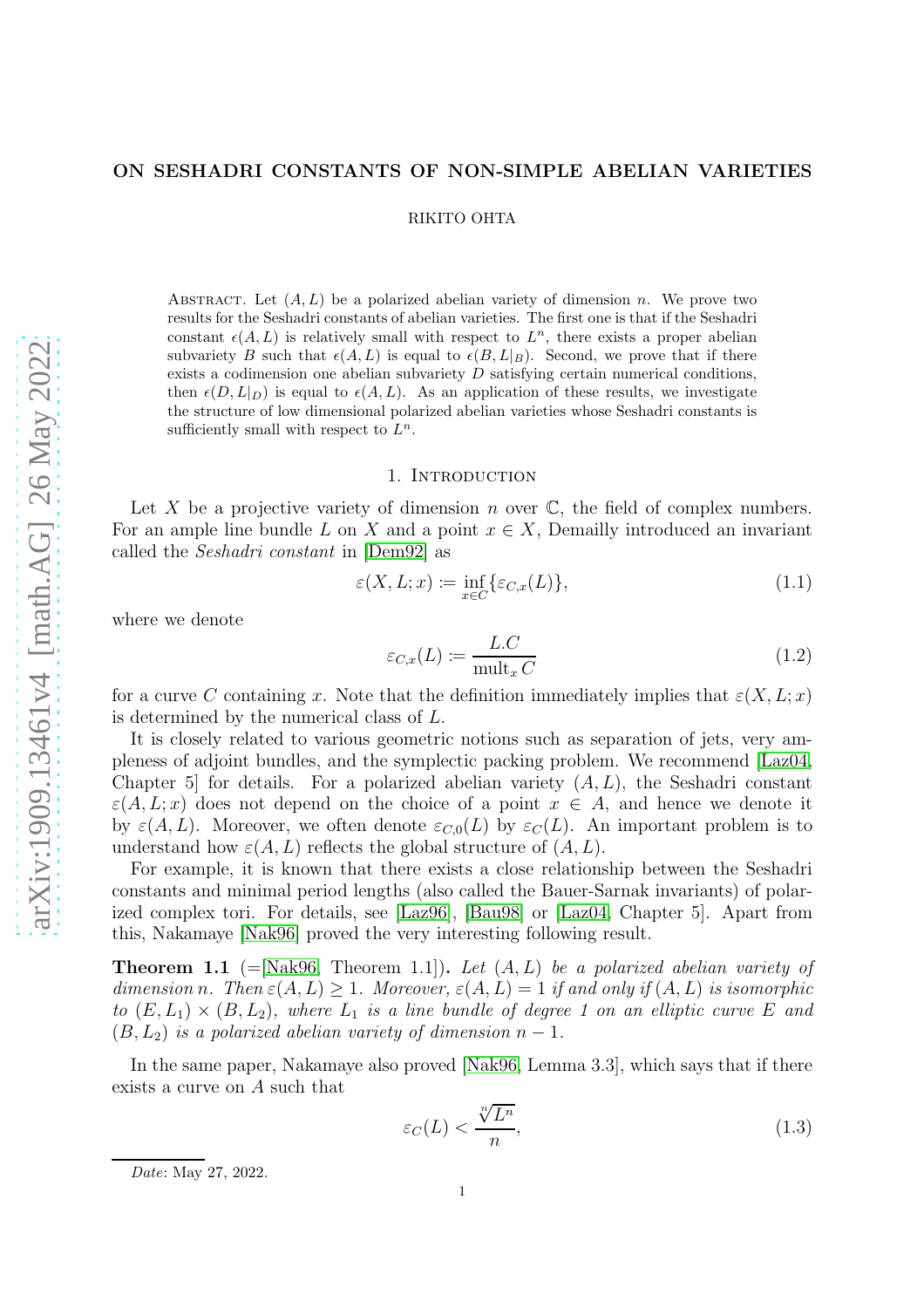then C is a contained in a proper abelian subvariety of A.

In view of [\[Nak96,](#page-8-4) Lemma 3.3], it is natural to ask wether there exists a proper abelian subvariety B which computes the Seshadri constant (i.e.,  $\varepsilon(A, L) = \varepsilon(B, L|_B)$ ) under the assumption of [\[Nak96,](#page-8-4) Lemma 3.3]. Some abelian varieties admit infinitely many abelian subvarieties. If A is one of them, then for a sequence of curves  $\{0 \in C_n\}_n$  such that  ${\{\varepsilon_{C_n}(L)\}}_n$  converges to  $\varepsilon(A, L)$ , it is not clear whether we can take a subsequence such that all  $C_n$  are contained in the same proper abelian subvariety of  $A$ . Our first result gives an affirmative answer to this question.

<span id="page-1-0"></span>Theorem 1.2. Assume that

<span id="page-1-4"></span>
$$
\varepsilon(A, L) < \frac{\sqrt[n]{L^n}}{n}.\tag{1.4}
$$

Then there exists a proper abelian subvariety B of A such that  $\varepsilon(A, L) = \varepsilon(B, L|_B)$ .

We prove Theorem [1.2](#page-1-0) by combining [\[Nak96,](#page-8-4) Lemma 3.3] and some finiteness theorems for abelian varieties.

Apart from the above, we also prove the following theorem.

<span id="page-1-1"></span>**Theorem 1.3.** Let  $(A, L)$  be a polarized abelian variety of dimension n. Fix a positive real number a. Let D be an abelian divisor in A such that

<span id="page-1-2"></span>
$$
\sqrt[n]{L^n} \ge \sqrt[n-1]{a(L|_D)^{n-1}}.\tag{1.5}
$$

If  $\varepsilon(A, L) < a \sqrt[n]{L^n}/n$  holds, then  $\varepsilon(A, L) = \varepsilon(D, L|_D)$ . Moreover, if one can take  $a \geq$  $(\sqrt[n]{n})^{n-1}$ , the upper bound  $\varepsilon(A, L) < a\sqrt[n]{L^n}/n$  automatically holds.

We prove Theorem [1.2](#page-1-0) and Theorem [1.3](#page-1-1) in Section [2.](#page-2-0)

We discuss various applications of Theorem [1.2](#page-1-0) and Theorem [1.3](#page-1-1) in Section [3.](#page-5-0) We first show that the proof of Theorem [1.3](#page-1-1) induces an interesting relationship between the set of Seshadri curves and the set of abelian divisors satisfying [\(1.5\)](#page-1-2) (see Proposition [2.6](#page-4-0) and [\(3.3\)](#page-5-1) for details). For abelian surfaces, we obtain the following corollaries.

**Corollary 1.4** (= Proposition [3.1\)](#page-6-0). Let  $(S, L)$  be a polarized abelian surface. Assume that there exists a curve  $C \ni 0$  such that

<span id="page-1-3"></span>
$$
\varepsilon_C(S, L) < \sqrt{\frac{L^2}{2}}.\tag{1.6}
$$

Then C is elliptic, and it is the unique curve satisfying [\(1.6\)](#page-1-3) and containing  $0 \in S$ .

Theorem [1.2](#page-1-0) and Theorem [1.3](#page-1-1) mentioned above mean that the computation of the Seshadri constant of an abelian variety can be reduced to that of its abelian subvariety in some cases. There exist many results which compute the Seshadri constants on concrete low-dimensional abelian varieties. [\[Ste98\]](#page-8-5) and [\[Kon03\]](#page-8-6) (respectively, [\[BS01\]](#page-8-7) and [\[Deb04\]](#page-8-8)) handle the case of the Theta divisors on Jacobian varieties of curves (resp. principally polarized abelian varieties). The Seshadri constants of abelian surfaces have been studied in further detail. For example, it is known that the Seshadri constants of abelian surfaces are rational (for more results, see Appendix of [\[Bau98\]](#page-8-3), [\[BS08\]](#page-8-9), [\[BGS18\]](#page-8-10), etc). In the latter part of Section [3,](#page-5-0) keeping these previous works in mind, we give some elementary applications of our theorems. In particular, we show the following theorem.

<span id="page-1-5"></span>Corollary 1.5. Assume  $L^3 \leq 174$  and  $\varepsilon(A, L) < \sqrt[3]{L^3}/3$ . Then  $\varepsilon(A, L) = 1$  or  $4/3$ . Moreover, if  $\varepsilon(A, L) = 4/3$ , A contains the Jacobian variety J of a genus two curve such that any curve satisfying  $\varepsilon_C(L) < 21\sqrt[3]{L^3}/8$  is contained in J and  $A \simeq J \times E$  for some elliptic curve. If  $L^3 \leq 60$ , we obtain  $\varepsilon(A, L) = 1$ .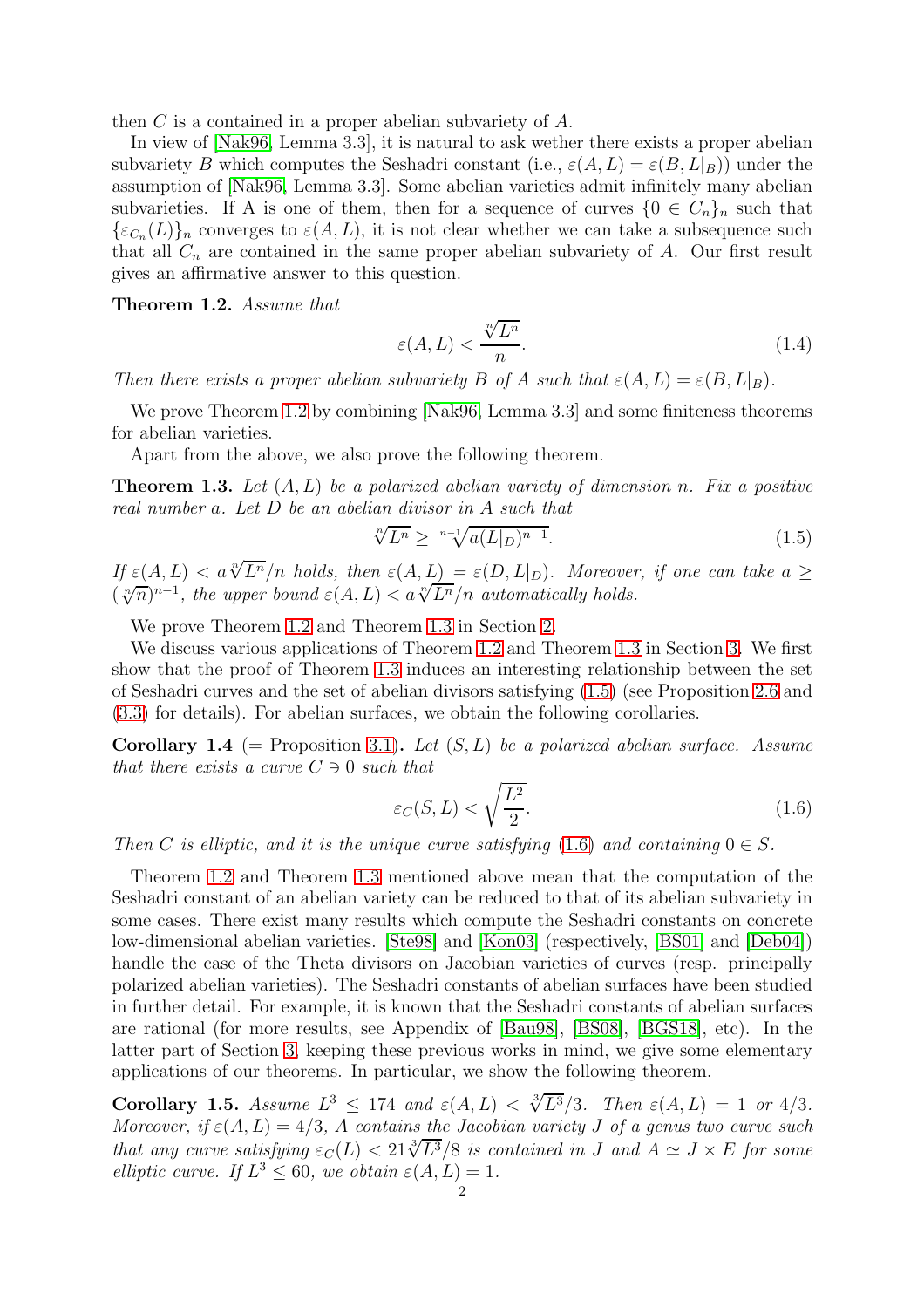Note that the assumption  $L^3 \leq 60$  is optimal for  $\varepsilon(A, L) = 1$ . In fact, for any  $n \in 6\mathbb{Z}$ satisfying  $n > 60$ , we can construct examples of  $(A, L)$  satisfying  $\varepsilon(A, L) < \sqrt[3]{L^3}/3$ ,  $L^3 = n$ , and  $\varepsilon(A, L) \neq 1$  (see Example [3.7](#page-7-0) for this).

Acknowledgements. The author would like to appreciate his advisor Shinnosuke Okawa for a lot of useful comments and warm encouragement.

Notation and conventions. The ground field is  $\mathbb{C}$ . A polarized abelian variety is a pair  $(A, L)$  of an abelian variety A (i.e., smooth projective group scheme over  $\mathbb{C}$ ) and an ample line bundle L on A. The identity of A is denoted by  $0 \in A$ . An irreducible closed subvariety  $B \subset A$  is an *abelian subvariety* of A if B is a group subscheme of A by the inclusion. An abelian subvariety of A of codimension one is called an abelian divisor of A. A *curve* is a projective and integral scheme over  $\mathbb C$  of dimension one. We say a curve in A generates an abelian subvariety  $B$  if  $B$  is the minimal abelian subvariety containing the curve.

### 2. Proof of the theorems

<span id="page-2-0"></span>In this section, we prove Theorem [1.2](#page-1-0) and Theorem [1.3.](#page-1-1)

2.1. Proof of Theorem [1.2.](#page-1-0) The key ingredient of the proof is Lemma [2.2,](#page-2-1) which asserts the existence of the minimal element in the set of the Seshadri constants of polarized abelian subvarieties of  $(A, L)$  of bounded degree. We begin with some preparation.

**Definition 2.1.** Let A be an abelian variety of dimension n. We define the following sets.

(1) For a fixed abelian variety B of dimension  $k$ ,

 $S_{B,r} := \{ L' \mid L' \text{ is an ample line bundle on B satisfying } L'^k < r \} / \sim,$  (2.1)

where  $L_1 \sim L_2$  if there exists an automorphism f of B such that  $[f^*L_1] = [L_2]$  in  $NS(B)$ .

(2) For an ample line bundle L on A,

 $S_{k,r}^L := \{ B \mid B \text{ is an abelian subvariety of } A \text{ of dimension } k \text{ such that } (L|_{B})^k < r \}$ . (2.2)

Consider the following maps.

<span id="page-2-4"></span><span id="page-2-3"></span><span id="page-2-2"></span>
$$
\varepsilon \colon S_{k,r}^L \to \mathbb{R}_{\geq 0}; \ B \mapsto \varepsilon(B, L|_B). \tag{2.3}
$$

Then we define the following sets.

$$
E_{k,r}^L := \operatorname{Im}(\varepsilon) = \{ \varepsilon(B, L|_B) \in \mathbb{R}_{>0} \mid B \in S_{k,r}^L \}. \tag{2.4}
$$

<span id="page-2-1"></span>**Lemma 2.2.** Let L be an ample line bundle on A. Then  $E_{k,r}^L$  is a finite set for any  $1 \leq k \leq n$  and r.

*Proof.* Assume  $S_{k,r}^L \neq \emptyset$ . By [\[LOZ96,](#page-8-11) Theorem], there exist only finitely many isomorphism classes of abelian subvarieties of A of dimension k. Let  $B_1, B_2, \ldots, B_t$  be representatives. Then we obtain the following map.

$$
\alpha \colon S_{k,r}^L \to \bigcup_{i=1}^t S_{B_i,r}; \quad B \mapsto [\varphi_B^*(L|_B)], \tag{2.5}
$$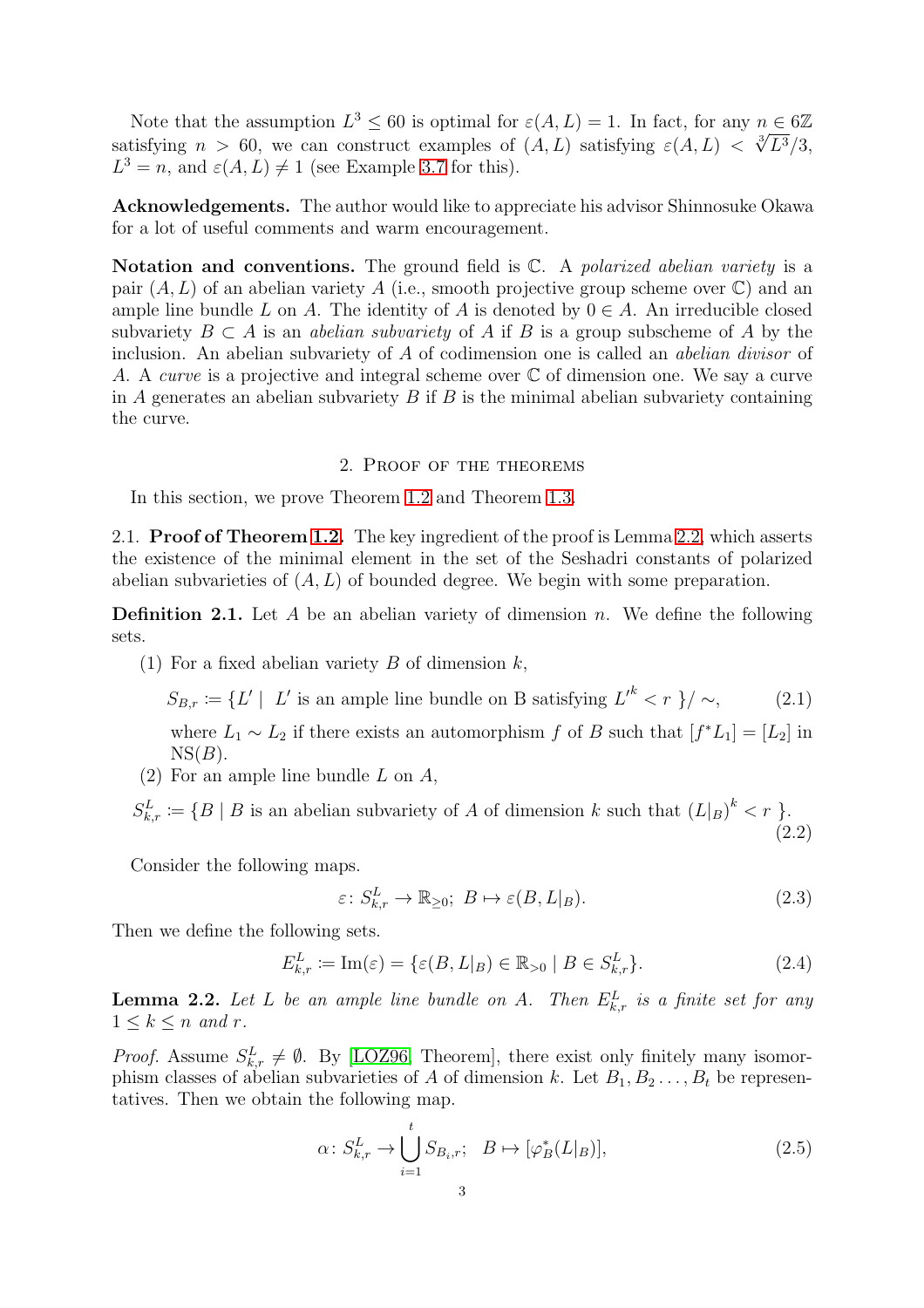where  $\varphi_B: B_i \to B$  is an isomorphism for some  $B_i$ . By the definition of  $S_{B_i,r}$  (see [\(2.1\)](#page-2-2)), it follows that the following map [\(2.6\)](#page-3-0) is well-defined.

<span id="page-3-0"></span>
$$
\tilde{\varepsilon} : \bigcup_{i=1}^{t} S_{B_i,r} \to \mathbb{R}_{\geq 0}; \quad [M] \in S_{B_i,r} \mapsto \varepsilon(B_i,M). \tag{2.6}
$$

Then we can see that  $\tilde{\varepsilon} \circ \alpha = \varepsilon$  since

$$
\tilde{\varepsilon} \circ \alpha(B) = \varepsilon(B_i, \varphi_B^*(L|_B)) = \varepsilon(B, L|_B) = \varepsilon(B). \tag{2.7}
$$

Hence it is sufficient to show that  $S_{B,r}$  is a finite set for a fixed k-dimensional abelian variety B to prove  $E_{k,r}^L = \varepsilon(S_{k,r}^L)$  is finite.

However, this follows from the geometric finiteness theorem (for example, see [\[Mil86,](#page-8-12) Theorem 18.1]), which says that there exist only finitely many classes of ample line bundles of fixed degree in  $NS(A)$  up to the action of the group of automorphisms of  $A.$ 

Now we are ready to prove Theorem [1.2.](#page-1-0)

*Proof of Theorem [1.2.](#page-1-0)* By [Nak96,Lemma3.3] and the assumption  $(1.4)$ , A has a proper abelian subvariety. Let  $k$  be the maximal dimension of the proper abelian subvarieties of A. For each natural number  $1 \leq i \leq k$ , we write

$$
r_i := \left(\frac{i\sqrt[n]{L^n}}{n}\right)^i.
$$
\n(2.8)

Let

<span id="page-3-3"></span>
$$
a_{k+1} := \frac{\sqrt[n]{L^n}}{n}.\tag{2.9}
$$

For each  $1 \leq i \leq k$ , starting with  $i = k$ , we define  $a_i$  inductively as  $a_i := \min\{\min(E_{i,r_i}^L), a_{i+1}\},\$ where  $E_{k,r_i}^L$  is defined in [\(2.4\)](#page-2-3). Obviously, the definition of  $a_i$  implies

$$
\varepsilon(A, L) \le a_1 \le a_2 \le \dots \le a_k \le a_{k+1} = \frac{\sqrt[n]{L^n}}{n}.
$$
\n(2.10)

Now for the proof of the theorem, consider the following conditions for each  $i$ .

- (1<sup>i</sup>)  $\varepsilon(A, L) < a_i$ , and any curve C satisfying  $\varepsilon(A, L) \leq \varepsilon_C(L) < a_i$  generates an abelian subvariety of dimension at most  $(i - 1)$ .
- $(2^i) \varepsilon(A, L) = \varepsilon(B, L|_B)$  for some *i*-dimensional abelian subvariety *B*.

Note that our assumption [\(1.4\)](#page-1-4) and [\[Nak96,](#page-8-4) Lemma 3.3] imply  $(1^{k+1})$ . To prove the theorem, it is sufficient to show that there exists some i, for which the condition  $(2^i)$ holds. However, this follows from the following Claim [2.3.](#page-3-1)

<span id="page-3-1"></span>Claim 2.3. Under the above notation,  $(1^i)$  implies either  $(1^{i-1})$  or  $(2^{i-1})$  for any  $2 \leq$  $i \leq k + 1$ .

*Proof of the Claim.* Assume that  $(1^i)$  holds. Note that it follows that  $\varepsilon(A, L) \le \min(E_{i-1, r_{i-1}}^L)$ by the definition of the Seshadri constant. The equality implies the condition  $(2^{i-1})$ , so let us assume that the inequality is strict. In this case there exists a curve  $C$  satisfying

<span id="page-3-2"></span>
$$
\varepsilon(A, L) \le \varepsilon_C(L) < a_{i-1}.\tag{2.11}
$$

If all the curves satisfying  $(2.11)$  generate abelian subvarieties of dimension at most  $i-2$ . then this implies  $(1^{i-1})$ , so that the proof is done. Note that we already know that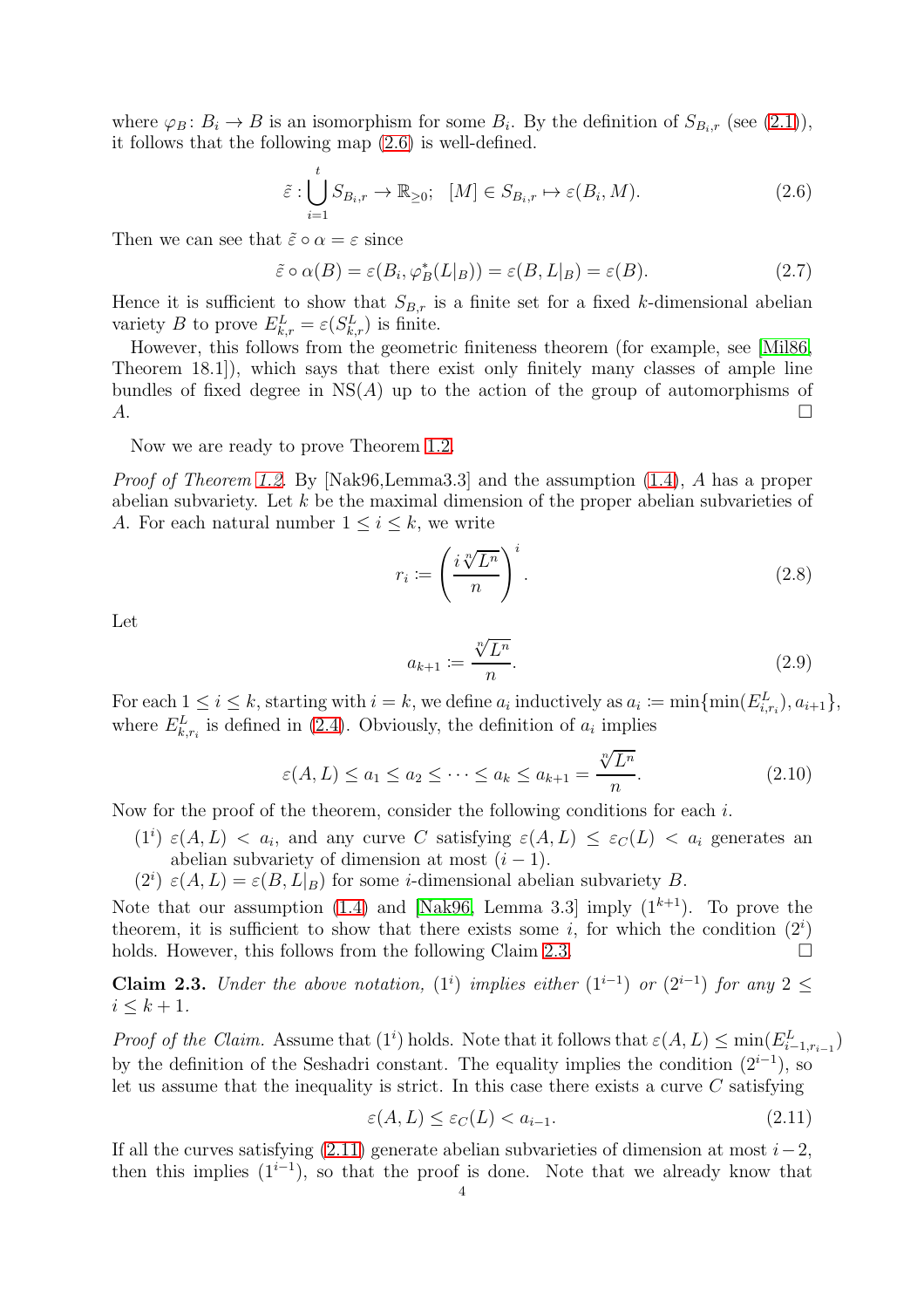$\dim B \leq i-1$  by  $(1^i)$ . Hence, for the contradiction, suppose that there exists a curve C which satisfies [\(2.11\)](#page-3-2) and generates an abelian subvariety B of dimension  $i - 1$ .

First assume that

$$
\frac{\sqrt[n]{L^n}}{n} \le \frac{\sqrt[n-1]{(L|_B)^{i-1}}}{i-1}.\tag{2.12}
$$

In this case, we obtain that

$$
\varepsilon_C(L) < \frac{\sqrt[n]{L^n}}{n} \le \frac{\sqrt[n-1]{(L|_B)^{i-1}}}{i-1},\tag{2.13}
$$

where the first inequality follows from  $(2.10)$ . Then [\[Nak96,](#page-8-4) Lemma 3.3] implies that C is contained in a proper abelian subvariety of B. However, this contradicts that C generates B.

Hence, let us assume that

<span id="page-4-1"></span>
$$
\frac{\sqrt[n]{L^n}}{n} > \frac{\sqrt[n-1]{(L|B)^{i-1}}}{i-1}.\tag{2.14}
$$

Note that [\(2.14\)](#page-4-1) holds if and only if  $B \in S_{i-1,r_{i-1}}^L$  by the definition [\(2.2\)](#page-2-4). Then we obtain the inequality

$$
\min(E_{i-1,r_{i-1}}^L) \le \varepsilon_C(L). \tag{2.15}
$$

However, this contradicts our assumption  $\varepsilon_C(L) < a_{i-1} \le \min(E_{i-1,r_{i-1}}^L)$ . Hence C can not generate an  $i-1$  dimensional abelian subvariety and this concludes the proof.  $\square$ 

2.2. **Proof of Theorem [1.3.](#page-1-1)** In this subsection, we give the proof of Theorem 1.3. First, we define the nef threshold of a divisor  $D$  on an *n*-dimensional polarized abelian variety  $(A, L)$  as

$$
\sigma(L, D) := \sup\{t \in \mathbb{R} \mid L - tD \text{ is ample}\} \in \mathbb{R}_{>0} \cup \{\infty\}. \tag{2.16}
$$

The following lemma is crucial for the proof of Theorem [1.3.](#page-1-1)

<span id="page-4-2"></span>**Lemma 2.4.** Let D be an abelian divisor of A. Then  $\sigma(L, D)(L|_D)^{n-1} = L^n/n$ .

*Proof.* For any  $x \in A \setminus D$ , it follows that  $(D + x) \cap (D) = \phi$ . Hence we obtain  $D^2 = 0$ in the Chow ring  $A^2(A)$  since  $(D + x)$  and D are in the same numerically class. By [\[Bau08,](#page-8-13) Proposition 1.1],  $\sigma(L, D)$  is the multiplicative inverse of the maximal root of the polynomial

$$
\chi(uL - M) = \frac{1}{n!}(uL - D)^n = \frac{1}{n!}(L^n u^n - n(L|_D)^{n-1} u^{n-1}) \in \mathbb{Q}[u].\tag{2.17}
$$

Then the straightforward computation implies the assertion.

Remark 2.5. We can also prove this lemma by applying the methods of the Okounkov body. For details, see the proof of [\[Loz18,](#page-8-14) Corollary 4.12].

Now we obtain Theorem [1.3](#page-1-1) from Proposition [2.6](#page-4-0) and Lemma [2.7](#page-5-2) below.

<span id="page-4-0"></span>Proposition 2.6. Let D be an abelian divisor of A. Suppose that

$$
\sqrt[n]{L^n} > (respectively, \geq)^{n-1} \sqrt{a(L|_D)^{n-1}}
$$
\n(2.18)

for a positive real number a. Then any curve  $C$  satisfying

<span id="page-4-4"></span><span id="page-4-3"></span>
$$
\varepsilon_C(L) \le (resp. <) \frac{a \sqrt[n]{L^n}}{n}
$$
\n(2.19)

is contained in D.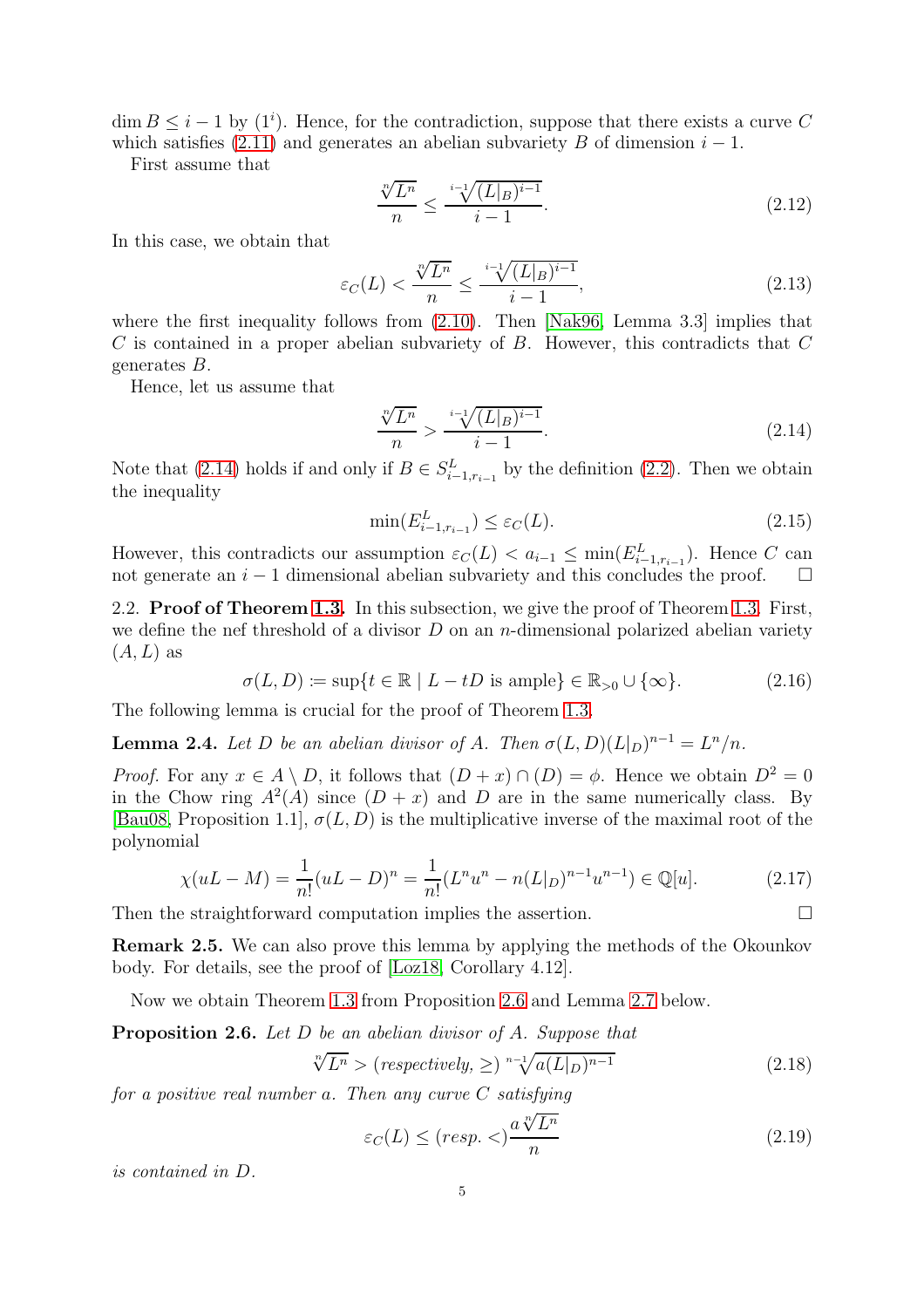Proof. By Lemma [2.4](#page-4-2) and the assumption [\(2.18\)](#page-4-3), we obtain that

$$
\sigma(L, D) > (\text{resp. } \geq) \frac{a \sqrt[n]{L^n}}{n}.
$$
\n(2.20)

This implies that  $L - \frac{(a \sqrt[n]{L^n})}{n}D$  is ample (resp. nef). Hence it follows that

$$
L.C > (resp. \geq) \frac{a \sqrt[n]{L^n}(D.C)}{n}.
$$
\n(2.21)

Then, by the assumption  $(2.19)$  and  $(2.21)$ , we have

$$
\frac{a\sqrt[n]{L^n}}{n} \ge (\text{resp.} >)\frac{L.C}{\text{mult}_0(C)} > (\text{resp. } \ge \frac{a\sqrt[n]{L^n}(D.C)}{n \text{ mult}_0(C)},
$$
\n(2.22)

so that

<span id="page-5-3"></span>
$$
1 > \frac{D.C}{\text{mult}_0 C}.\tag{2.23}
$$

Now for a contradiction, we assume that  $C$  is not contained in  $D$ . Then we obtain

$$
D.C \ge \text{mult}_0(C) \,\text{mult}_0(D) = \text{mult}_0(C),\tag{2.24}
$$

a contradiction.  $\Box$ 

<span id="page-5-2"></span>**Lemma 2.7.** Let X be a smooth variety of dimension n, and D be a divisor containing a point  $x \in X$ . Assume

$$
\sqrt[n]{L^n} \ge \sqrt[n-1]{a(L|_D)^{n-1}}\tag{2.25}
$$

for  $a > \sqrt[n]{\frac{n^{n-1}}{\operatorname{mult}_x(D)}}$ . Then we have the upper bound  $\varepsilon(X, L; x) < a \sqrt[n]{L^n}/n$ .

*Proof.* Suppose that  $\varepsilon(X, L; x) \ge a \sqrt[n]{L^n}/n$ . Then we obtain the following inequality;

$$
\frac{a^{n-1}\sqrt{a(L|_D)^{n-1}}}{n} \le \frac{a\sqrt[n]{L^n}}{n} \le \varepsilon(X, L; x) \le \sqrt[n-1]{\frac{(L|_D)^{n-1}}{\text{mult}_x(D)}}.
$$
\n(2.26)

<span id="page-5-0"></span>This contradicts to the assumption that  $a > \sqrt[n]{\frac{n^{n-1}}{\text{mult}_x(D)}}$ .

## 3. Applications

In this section, we give some applications of our theorems. First, we show some results about the uniqueness of Seshadri curves by applying Proposition [2.6.](#page-4-0)

Let  $(A, L)$  be a polarized abelian variety of dimension n. For any  $a \in \mathbb{R}_{>0}$ , we denote the set of all curves satisfying

$$
\varepsilon_C(L) < \frac{a \sqrt[n]{L^n}}{n} \tag{3.1}
$$

by  $\mathcal{C}_a$ . Moreover, we define

 $\mathcal{D}_a \coloneqq \{D \subset A \mid D \text{ is an abelian divisor satisfying the following (3.2)}\}.$  $\mathcal{D}_a \coloneqq \{D \subset A \mid D \text{ is an abelian divisor satisfying the following (3.2)}\}.$  $\mathcal{D}_a \coloneqq \{D \subset A \mid D \text{ is an abelian divisor satisfying the following (3.2)}\}.$ 

$$
\sqrt[n]{L^n} \ge \sqrt[n-1]{a(L|_D)^{n-1}}.
$$
\n(3.2)

Then, by Proposition [2.6,](#page-4-0) it follows that

<span id="page-5-4"></span><span id="page-5-1"></span>
$$
\bigcup_{C \in \mathcal{C}_a} C \subset \bigcap_{D \in \mathcal{D}_a} D. \tag{3.3}
$$

This observation implies the following Proposition [3.1](#page-6-0) and Proposition [3.3.](#page-6-1)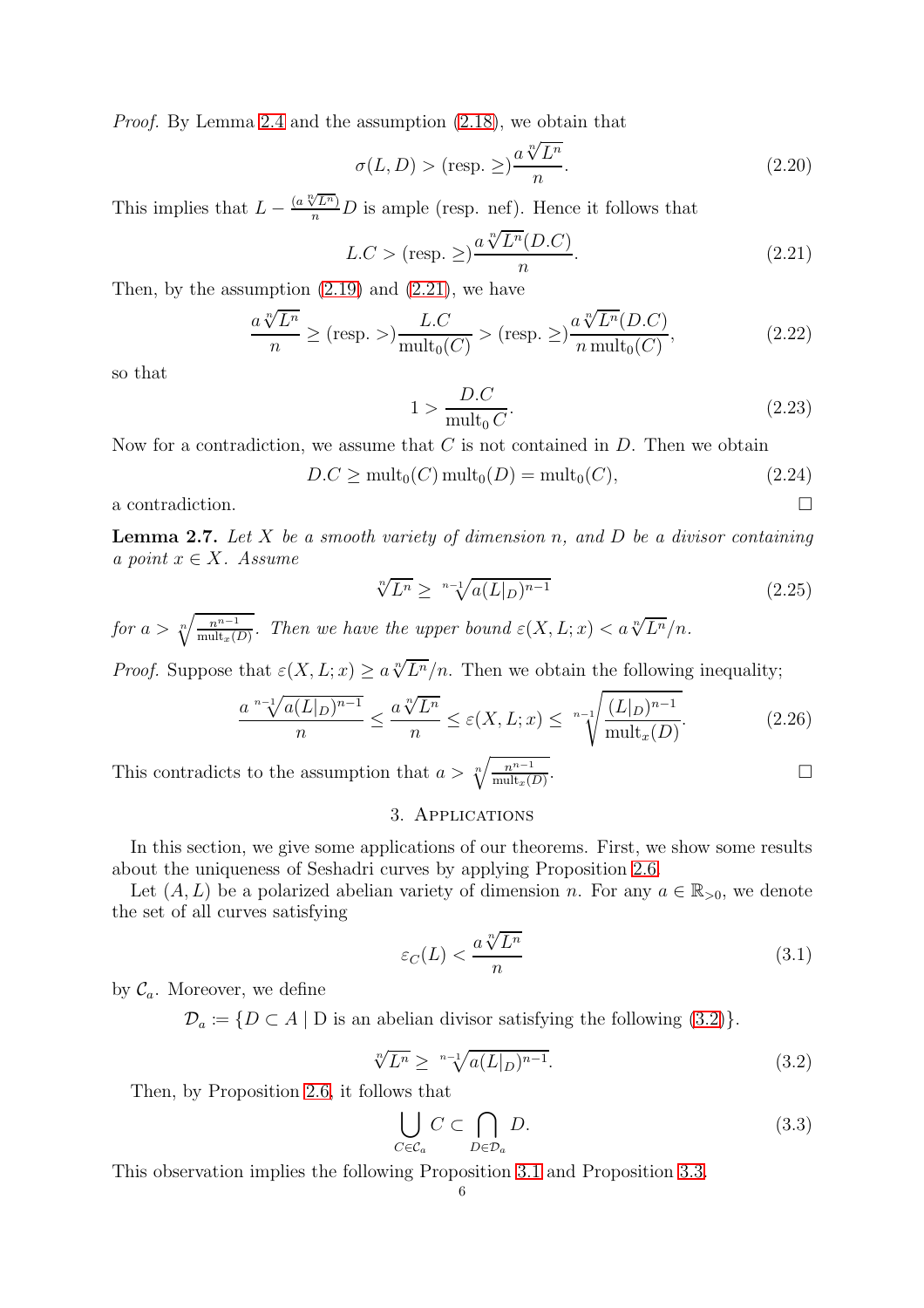<span id="page-6-0"></span>**Proposition 3.1.** Let  $(S, L)$  be a polarized abelian surface. Assume that there exists a curve  $C \ni 0$  such that

<span id="page-6-2"></span>
$$
\varepsilon_C(L) < \sqrt{\frac{L^2}{2}}.\tag{3.4}
$$

Then C is elliptic and it is the unique curve satisfying  $(3.4)$  and containing  $0 \in S$ .

*Proof.* The definition of the Seshadri constant implies that  $\varepsilon(S, L) < \sqrt{\frac{L^2}{2}}$  $\frac{\sqrt{2}}{2}$ . Then, by Lemma [3.4](#page-6-3) below, there exists an elliptic curve  $C_0$  such that  $\varepsilon_{C_0}(L) = \varepsilon(S, L)$ . However, applying Proposition [2.6](#page-4-0) as  $a = \sqrt{2}$ , we conclude that  $C_0$  is the unique curve satisfies  $(3.4)$ .

**Remark 3.2.** If  $\sqrt{L^2}$  is irrational, it is already known that there are at most only a finitely many submaximal curves. In fact, by the proof of [\[Bau98,](#page-8-3) Theorem A.1.(a)], there exists an integer  $k > 0$  and  $D \in |kL|$  such that any curve satisfying  $\varepsilon_C(L) < \sqrt{L^2}$  is an irreducible component of D by [\[Bau99,](#page-8-15) Lemma 5.2]. However, Proposition [3.1](#page-6-0) implies that the Seshadri curve is unique and elliptic under the assumption [\(3.4\)](#page-6-2).

<span id="page-6-1"></span>**Proposition 3.3.** Let  $(A, L)$  be a polarized abelian threefold. For any  $a \in \mathbb{R}_{>0}$ , if there exist at least two abelian divisors in  $\mathcal{D}_a$ , then there is at most only one curve in  $\mathcal{C}_a$  and it is an elliptic curve. Moreover, if one can take  $a \geq (\sqrt[3]{3})^2$ , there exists exactly one curve in  $\mathcal{C}_a$ .

*Proof.* Let  $D_1$  and  $D_2$  be different abelian divisors in  $\mathcal{D}_a$ . Then  $D_1 \cap D_2$  with induced reduced structure is a reduced algebraic group of dimension one. Hence the identity component is an elliptic curve. Therefore we obtain the assertion since any curve in  $\mathcal{C}_a$ is contained in the identity component of  $D_1 \cap D_2$  by [\(3.3\)](#page-5-1). For the latter part, it is sufficient to show  $C_1 \neq \emptyset$ . However, this follows from Lemma 2.7 sufficient to show  $C_a \neq \emptyset$ . However, this follows from Lemma [2.7.](#page-5-2)

Now let us prove Corollary [1.5.](#page-1-5) For the proof, we use the following fact from [\[Bau98,](#page-8-3) Theorem A.1.(b)] for abelian surfaces.

<span id="page-6-3"></span>**Lemma 3.4** (=[\[Bau98,](#page-8-3) Theorem A.1.(b)]). Let  $(S, L)$  be a polarized abelian surface. Then one has a lower bound

$$
\varepsilon(S, L) \ge \min\bigg\{\varepsilon_0, \frac{\sqrt{14L^2}}{4}\bigg\},\tag{3.5}
$$

where  $\varepsilon_0$  is the minimal degree of the elliptic curves in S with respect to L.

Then Theorem [1.2,](#page-1-0) Theorem [1.3](#page-1-1) and Lemma [3.4](#page-6-3) imply the following corollary.

<span id="page-6-4"></span>**Corollary 3.5.** Let  $(A, L)$  be a polarized abelian threefold. Assume that  $\varepsilon(A, L)$  <  $\sqrt[3]{L^3}/3$ .

(1) If there exists an abelian surface S which satisfies

$$
\sqrt[3]{L^3} > \frac{3\sqrt{14(L|_S)^2}}{4},\tag{3.6}
$$

then  $\varepsilon(A, L) = \varepsilon(S, L|_S)$ .

(2) Otherwise,  $\varepsilon(A, L)$  is computed by an elliptic curve.

Proof. First, we prove (2). By Theorem [1.2,](#page-1-0) we may assume that there exists an abelian surface  $S'$  such that

$$
\varepsilon(S', L|_{S'}) = \varepsilon(A, L) < \frac{\sqrt[3]{L^3}}{3} \le \frac{\sqrt{14(L|_{S'})^2}}{4}.\tag{3.7}
$$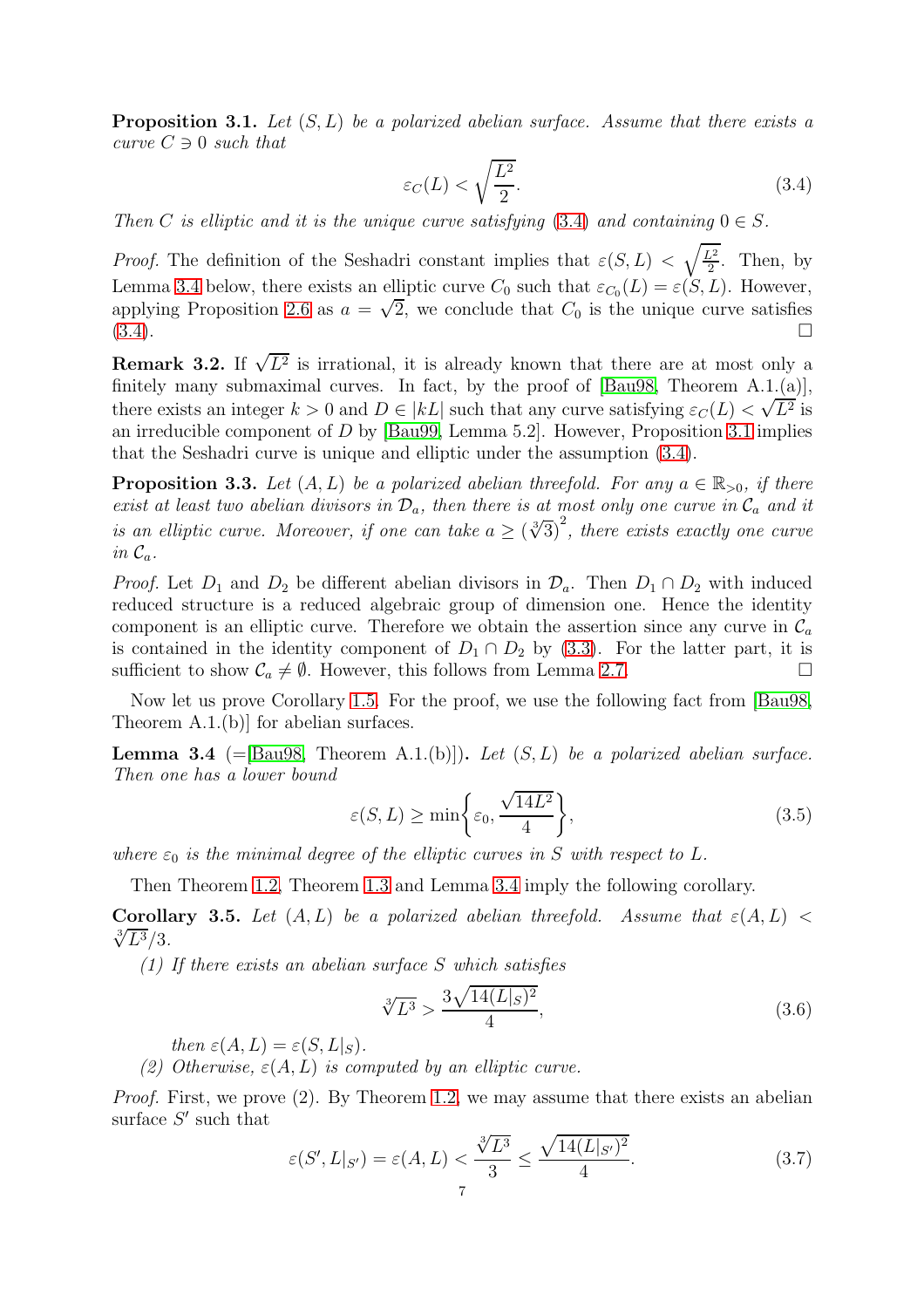Hence, applying Lemma [3.4,](#page-6-3)  $\varepsilon(A, L)$  is the minimal degree of the elliptic curves in S' with respect to  $L$ .

On the other hand, the assumption of (1) implies

$$
\sqrt[3]{L^3} > \frac{3\sqrt{14(L|_S)^2}}{4}.\tag{3.8}
$$

Then we conclude the proof by Theorem [1.3.](#page-1-1)

Then Corollary [1.5](#page-1-5) follows easily from Corollary [3.5.](#page-6-4)

Proof of Corollary [1.5.](#page-1-5) Note that an ample line bundle on an abelian surface has a positive and even degree. Since  $L^3 \leq 174$ , if there exists an abelian surface S such that

$$
\sqrt[3]{L^3} > \frac{3\sqrt{14(L|_S)^2}}{4},\tag{3.9}
$$

it must be  $(L|_S)^2 = 2$ . Hence, by Corollary [3.5,](#page-6-4) it follows that either

- (1)  $\varepsilon(A, L)$  is computed by an elliptic curve C, or
- (2) A contains a principally polarized abelian surface  $(S, L|_S)$  and  $\varepsilon(A, L) = \varepsilon(S, L|_S)$ .

If the first case occurs, we obtain  $C.L = \varepsilon(A, L) = 1$ . Moreover, A is isomorphic to  $C \times B$  for some abelian surface B by [\[DH07,](#page-8-16) Lemma 1]. In the second case, again by [\[DH07,](#page-8-16) Lemma 1], it follows that there exists an elliptic curve E such that  $A \simeq S \times E$ . Furthermore,  $\varepsilon(A, L) = 1$  or  $4/3$  since it is known that a principally polarized abelian surface is isomorphic to either the Jacobian variety of a genus two curve with the Theta divisor or the product of two elliptic curves with the product of line bundles of degree one. In the case  $\varepsilon(A, L) = 4/3$ , then S is the Jacobian variety of a genus two curve and any curve satisfying  $\varepsilon_C(L) < 21\sqrt[3]{L^3}/8$  is contained in S by [\(3.9\)](#page-7-1) and Proposition [2.6.](#page-4-0) Finally, note that  $\varepsilon(A, L) = 1$  if  $L^3 \le 60$  since  $\sqrt[3]{60}/3 < 3/4$ .

**Remark 3.6.** It is known that any polarized abelian surface  $(S, L)$  satisfies  $\varepsilon(S, L) \geq 4/3$ if  $\varepsilon(S, L)$  is not one (see [\[Nak96,](#page-8-4) Theorem 1.2]). Hence, in fact, the second assertion in Corollary [1.5](#page-1-5) can be proven also directly from Nakamaye's [\[Nak96,](#page-8-4) Lemma 3.3] or Theorem [1.2.](#page-1-0) Indeed, if  $L^3 \leq 60$ , then  $\varepsilon(A, L) < \sqrt[3]{L^3}/3$  implies  $\varepsilon(A, L) < 4/3$ . However, Theorem [1.2](#page-1-0) implies that  $\varepsilon(B, L|_B) = \varepsilon(A, L) < 4/3$  where B is an abelian surface or an elliptic curve. Hence  $\varepsilon(A, L)$  must be one.

In Corollary [1.5,](#page-1-5) the assumption  $L^3 \leq 60$  is optimal for  $\varepsilon(A, L)$  to be one. In the following example, we construct polarized abelian threefolds  $(A, L)$  satisfying  $\varepsilon(A, L)$  $\sqrt[3]{L^3}/3$ ,  $L^3 = n$ , and  $\varepsilon(A, L) \neq 1$  for any  $n \in 6\mathbb{Z}$  such that  $n > 60$ .

<span id="page-7-0"></span>Example 3.7. Let  $(J, \theta)$  be a pair of the Jacobian variety of a genus two curve and its Theta divisor. Then it follows that  $\varepsilon(J,\theta) = 4/3$  by [\[Ste98,](#page-8-5) Proposition 2]. Assume  $(E, M_k)$  is a polarized elliptic curve with deg  $M_k = k > 0$ . Consider  $A := J \times E$  and the ample line bundle  $L_k := pr_1^* \theta \otimes pr_2^* M_k$  on it. Then straightforward computation implies  $L_k^3 = 6k$ . Then we obtain

$$
\varepsilon(A, L_k) = \min\{\varepsilon(J, \theta), \varepsilon(E, M_k)\} = \min\{4/3, k\}.
$$
\n(3.10)

Hence, if  $2 \leq k \leq 10$ , we obtain  $\varepsilon(A, L_k) = 4/3$  and  $\underline{\varepsilon}(A, L_k) > \sqrt[3]{L_k^3}/3$ . If  $11 \leq k$ , we have  $\varepsilon(A, L_k) = 4/3$ ,  $L^3 = 6k > 60$  and  $\varepsilon(A, L_k) < \sqrt[3]{L_k^3}/3$ .

<span id="page-7-1"></span>